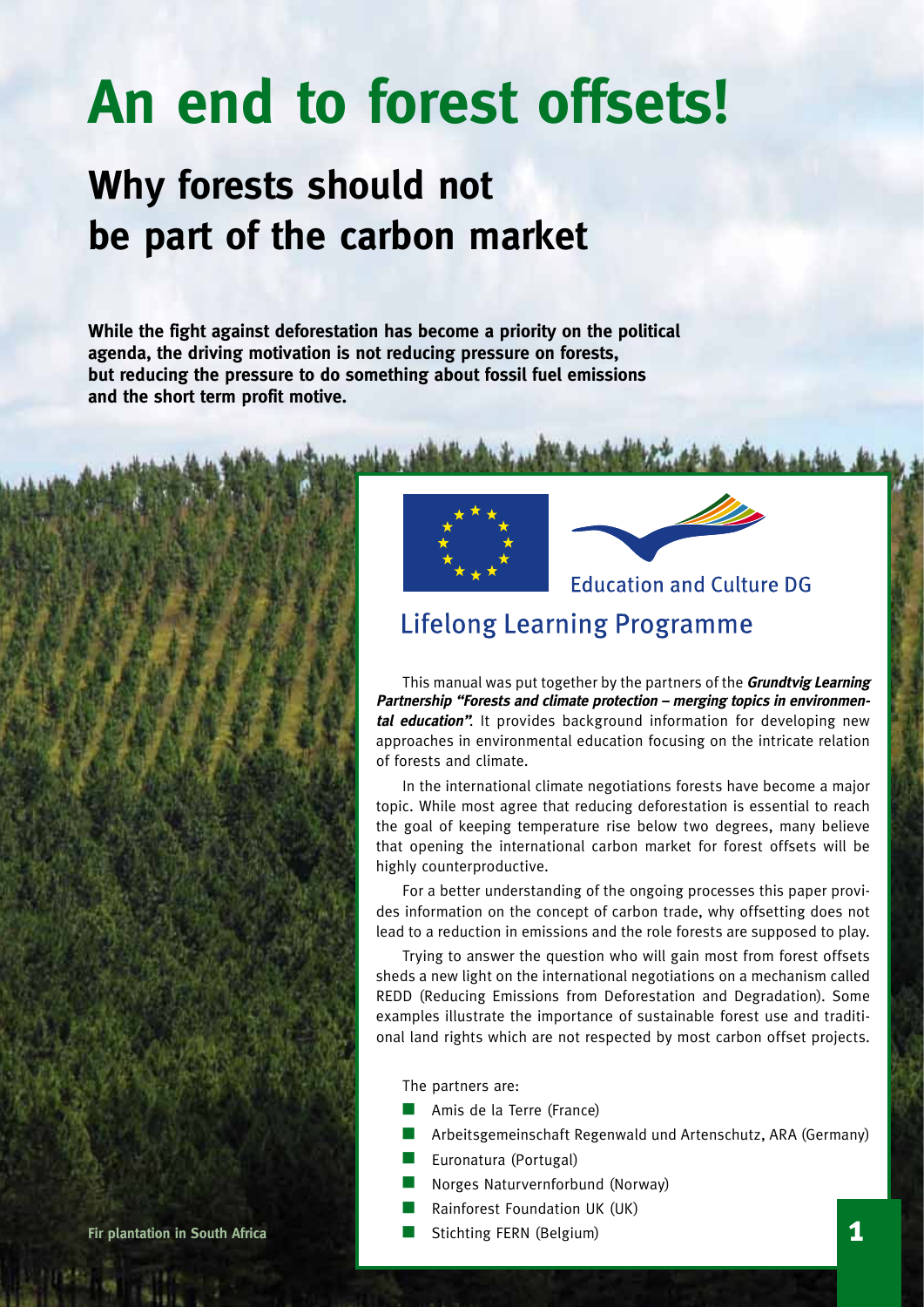## **1. Carbon offsetting: A political invention**

Since the nineteenth century industrial revolution, the use of fossil fuels like oil, coal or gas, has allowed industrialised countries to develop economically at an unprecedented rate. It has also led to the rapid and massive release of greenhouse gases like carbon dioxide (CO2) and methane, and this is profoundly changing the global climate.

Faced with the challenge of climate change - to keep average temperature rise at a safe level - industrialised countries need to start making changes now by moving to low-carbon economies. However, instead of taking action, industrialised countries are proposing another solution. One that is a lot more controversial. This solution is called carbon trading.

### **A (brief) history of carbon trading**

At the end of the 1960s, Ronald Coase, an economist from the University of Chicago proposed the creation of a market in pollution. His theory was that pollution could be reduced by market mechanisms. He believed that if you fixed an objective for how much you wanted a polluting agent to be reduced by, it could be reduced by distributing permits (or quotas, or rights to pollute) to companies who cause the pollution and allowing them to trade them. Reducing the number of permits allocated each year would lead to an overall reduction of the pollutant. The trade element would ensure that businesses that could most cheaply reduce their emissions did so first.

The first compliance carbon market (as opposed to voluntary market where there is no legal obligation to reduce emissions) was established in 1997 with the signing of the Kyoto Protocol. It was intended to be just one of the tools to reduce greenhouse gases in industrialised countries, but pressure from the USA meant that the carbon market ended up as the main tool for obtaining these reductions. More damagingly, carbon offset schemes (see below) were included as part of the carbon market and remain included to this day. The basic idea of carbon offsetting is that instead of reducing their own carbon emissions, companies and countries can finance the attempted reduction of emissions in projects in countries or sectors without emission limits.

Carbon offsetting can be a godsend to companies lobbying for controversial polluting projects. Claiming a project will be "carbon neutral" deflects criticism, and allows the company to hide behind a green smokescreen. Examples include, in the southwest of France, the Aquitaine region creating a carbon compensation fund to justify the creation of the A65 Langon-Pau motorway and a controversial power station in the Netherlands being justified with an offsetting scheme in Uganda. Carbon offsetting doesn't intend to reduce emissions. Even in a best case scenario it is intended to move emissions from one place to another, so if offsetting is used to block opposition to projects that are harmful to the climate, it can actually lead to an increase in emissions.

Although public opposition to offsetting is increasing, many companies and NGOs defend voluntary carbon offsetting as being acceptable as it is complementary to reduction efforts. In fact, voluntary and compliance offsetting are both based on the same logic and the same errors. Indeed if a company is looking to greenwash its activities, voluntary offsetting can work even better because it can be used to show they are spontaneously reducing their emissions before being required to by law.

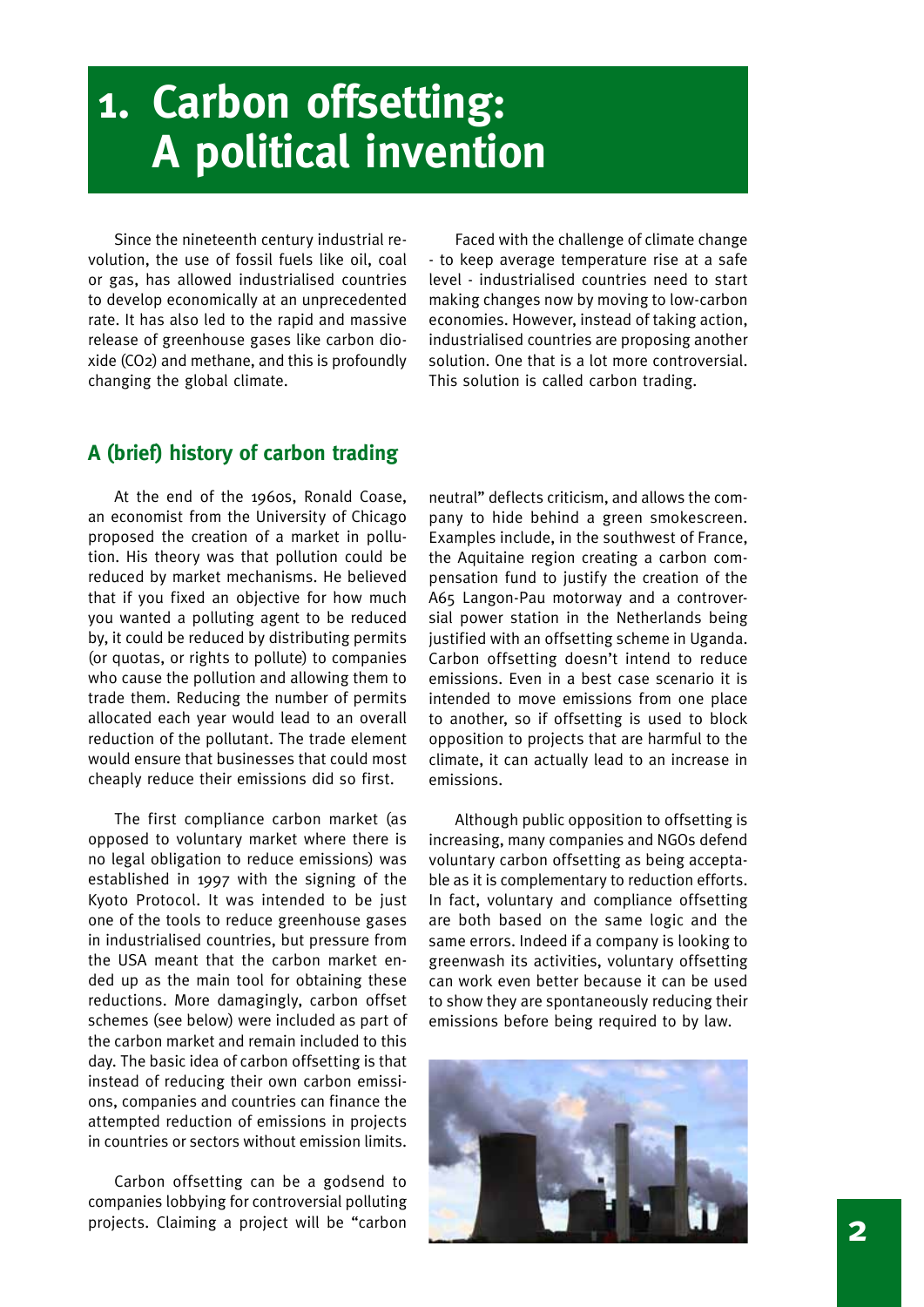#### **Forests: at the heart of the new carbon market?**

In the voluntary carbon market, planting trees is one type of offset project that can be used to attempt to compensate for carbon emissions. The principle is that when a tree grows on an offset project, it absorbs CO2. An estimate is made of the amount of CO2 absorbed and this can be sold to allow the release of an equivalent amount of CO2 emitted elsewhere, e.g. from transport or manufacturing.

Despite being quite popular as a voluntary

offset, controversies around the viability of forest offsets (see chapter two) have meant that carbon offsets from tree planting projects are not allowed in the world's largest carbon trading scheme - the EU Emissions Trading Scheme (EU ETS) - which covers the largest industrial emitters in Europe.

Despite this, many are still pushing for forests and plantations to be included in the carbon market.

### **2. Carbon offsetting with trees: comparing apples with pears**

Trees are considered to be carbon sinks because of their ability to absorb CO2, but they are not the only stores of CO2. It is also present in soil and vegetation, in the atmosphere, and in the oceans. The atmosphere, terrestrial ecosystems and oceans constitute the three major areas of the active carbon cycle, with carbon circulating freely from one area to the other.

This relatively stable equilibrium has however been disrupted by the industrial scale burning of fossil fuels or fossil carbon that was stored underground. Left undisturbed, fossil carbon is passive, but when burnt it becomes active, increasing the quantity of carbon that circulates in the atmosphere, the oceans and the forests. This is happening at a time when industrialscale deforestation has also led to a disruption of the equilibrium, releasing more greenhouse gases into the atmosphere. It is important to note that once forests have been cut down, they cannot be replaced, a plantation on the site of an old growth forest will generally be far less biodiverse, offer less livelihoods opportunities and hold far less carbon that the original forest left undisturbed by industry.

From a scientific point of view, planting a tree to compensate for the release of fossil carbon in the atmosphere doesn't work on several levels. For example, the territorial scales are wrong - there is not enough land on the planet to plant the amount of trees it would require to soak up current fossil carbon emissions. Secondly, the timescales are wrong - oil and coal are compressed fossil carbon, whose development has taken millions of years, whereas the lifecycle of a tree represents a millennium at best after which time any stored CO2 is released back into the atmosphere.

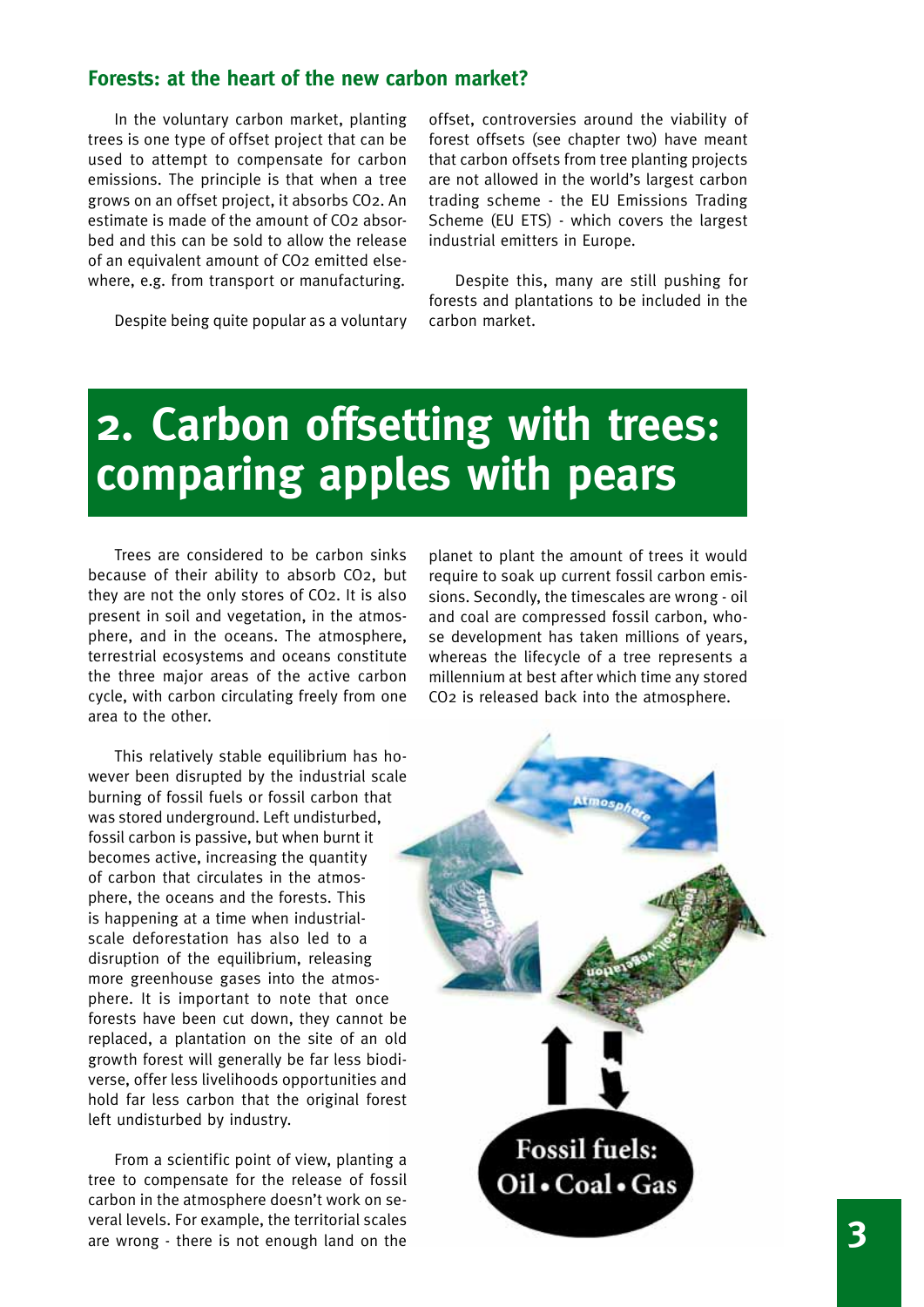#### **Box 1**

#### **Could forests move from being carbon stores to being carbon sources?**

The United Nations group working on climatic issues, the Intergovernmental Panel on Climate Change, states we urgently need to stabilise greenhouse gas emissions by 2015 in order to avoid a snowball effect, known as runaway climate change. In runaway climate change, increases in temperature cause methane to be released from under ice caps and CO2 to be released from forests, these emissions in turn increase temperatures. This is not farfetched, indeed it has already happened on a small-scale. In 2003, during the heat wave, European forests released more carbon into the atmosphere than they absorbed. This could occur globally, or worse, such as increased temperatures leading to large-scale forest fires releasing massive quantities of terrestrial carbon (such as happened in 2010 in Russia).



**Carbon flux in european forests during the heat wave in 2003: red and yellow shades show carbon emissions. Source: Ciais et al., Nature, Sept. 2005**

### **3. The introduction of REDD+**

Each year, approximately 13 million of hectares of forests disappear worldwide and it is estimated that the CO2 released from this disappearance represents between 12 and 18 per cent of total global greenhouse gas emissions. The reasons to halt deforestation are clear, it would safeguard the livelihoods of communities that depend on these forests, protect biodiversity and help stabilise the climate, but halting deforestation instead of drastically reducing emissions from fossil fuels, would simply not work. Temperatures will still rise, which could ultimately spell the end for many forests (see box one). That is one of the key reasons that forest carbon offsets are a false solution – they advocate reducing emissions from deforestation instead of reducing fossil fuel emissions, whereas both types of emissions need to be reduced.

While the fight against deforestation has become a priority on the political agenda, the driving motivation is not reducing pressure on forests, but reducing the pressure to do something about fossil fuel emissions and the short term profit motive.

So, if forest or tree-planting offsets will not work to reduce global temperature increases, why is it on the cards, and who would gain? The answer is simple, billions of tonnes of carbon stored in forests (it is impossible to accurately measure the amount of carbon stored in forests, but this is a logical estimate), represent an impressive economic potential for:

- companies specialised in carbon offsetting
- Southern countries who hope to gain new money to protect their forests
- industrialised countries who hope it will be cheaper to pay for forest carbon offset projects than it would be to reduce their use of fossil fuels.

UN climate negotiations discussions about how to reduce emissions from deforestation and forest degradation now come under the heading of REDD+ (see box below).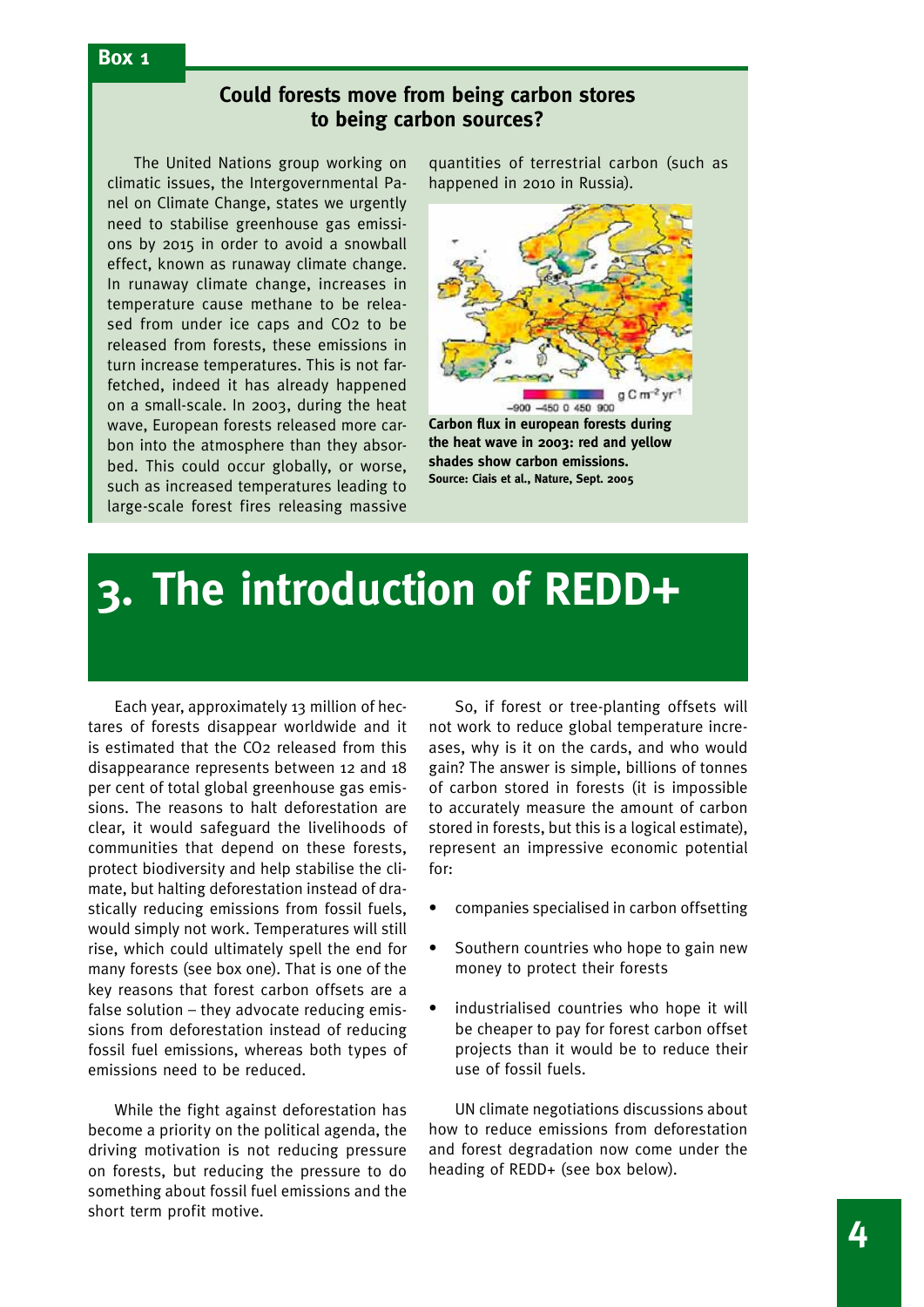Over the years, national interests have progressively changed the initial aim of reducing emissions from deforestation. In a meeting in Accra in 2008 India and China, two countries with increasing political weight, successfully lobbied for tree plantations to be eligible for funds. This was important for them because both countries have practically no primary forests, but many large monoculture plantations of rapidly growing trees.

The countries of the Congo Basin, with the technical support of France, also successfully demanded that "sustainable management of forests" (which includes the industrial exploitation of primary forests through concession forestry (although there are still some disputes over the definition of "sustainable management")), also became eligible as an activity that can generate carbon offsets.

In the end, any UN mechanism to reduce emissions from deforestation and degradation is more the result of political compromise than of a clear and voluntary will to put an end to the deforestation.

#### **Box 2**

#### **What is REDD+?**

Paying Southern countries to avoid deforestation, thus reducing the release of greenhouse gases is an idea that has been around since the 1997 United Nations Framework Convention on Climate Change (UN-FCCC) meeting in Kyoto. At that time it was rejected by NGOs and developing countries, arguing that Northern countries would use it as an excuse to continue burning fossil fuel, that it would not be practical, and that it would displace rather than reduce deforestation.

These concerns have not gone away, but 'REDD' is now seen as an important element of global action against climate change. It has even grown to REDD+ including tree planting, sustainable forest management and conservation. This often turns out to be monoculture plantations, unsustainable industrial logging and protecting forests that were not going to be logged, respectively.

REDD's focus on carbon rather than on the drivers of deforestation has, however, led it down a blind alley. Negotiations tend to get bogged down in discussions about how to measure, report and verify carbon, when what is needed to protect forests is improved forest governance as well as strengthening local peoples' tenure rights. Measuring forest carbon is seen as essential because of the assumption that carbon trading will finance REDD activities. UN climate talks need to move away from forest carbon, and refocus on improving forest governance and strengthening forest peoples' rights to the forests they have historically lived in.



#### **And why is it impossible to forecast the deforestation of a country?**

One of the key questions in the REDD+ debate is how to determine whether a country has succeeded in reducing deforestation. This could be done simply, for example by using satellite imagery combined with verification on the ground to measure hectares of remaining forest on agreed dates. In the case of offset trading REDD+ however, it becomes impossibly complicated. Performance is measured according to the

degree to which EMISSIONS from deforestation have been reduced in comparison to the number of tonnes of CO2 that would have been emitted without the REDD+ action. This requires knowing what would have happened in an alternative version of the future which is, of course, not possible.

As well as being theoretically impossible to guess what deforestation rates were likely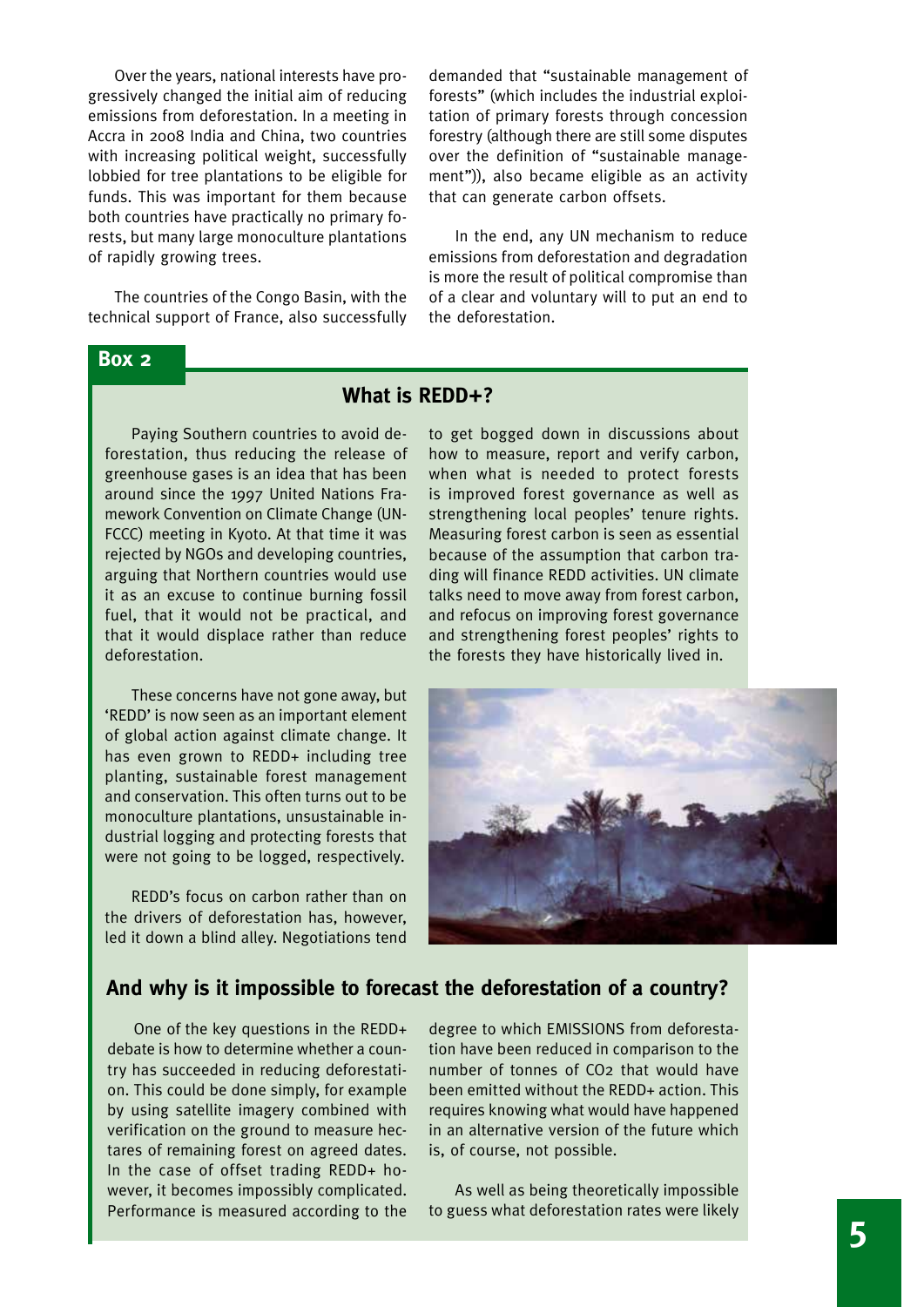to be like, even trying to make sensible estimates is complicated by the many external factors which affect deforestation rates. For example, if you correlate deforestation rates in the Brazilian Amazon region with the price of beef and soya, you see that when prices for the commodities were at their highest, deforestation rose. When the prices went down, for instance as a result of the economic crisis, deforestation slowed down. Other parameters, like currency parity, political stability or climatic events also influence deforestation: the exceptional draught in 2007 led to numerous fires in the Amazon region, and that brought about an upsurge of deforestation.

#### **Box 3**

#### **The difference between tree farming and restoring ecosystems**

In the many regions of the world that have already destroyed most of their forests, REDD+ money is more likely to go to "reforestation" projects than avoided deforestation projects. But if this reforestation has the sole aim of generating carbon credits as its starting point, it is possible that it could do more harm than good.

The project will be run differently depending on its aims:

- A project aiming for short-term maximisation of carbon storage would tend to grow rapidly growing, or even genetically modified trees despite the harm they do to biodiversity.
- If a project aims for long term carbon storage and the restoration of ecosystems, it would need to plant mixed

native trees that would benefit local human and animal populations.

Many 'reforested' areas today are in reality large-scale monocultures of pine, spruce, eucalyptus or acacia. Restoring ecosystems, by using local species that will provide for a variety of community needs may not be the easiest way of creating carbon credits, but it will have a much more beneficial effect on biodiversity and our climate. Unfortunately, the REDD+ mechanism doesn't include a clear distinction between forests and plantations because it only takes into account the 'increase of terrestrial carbon storage.' Several countries are lobbying for their immense monocultures, including oil palms to be on an equal footing with natural forests.

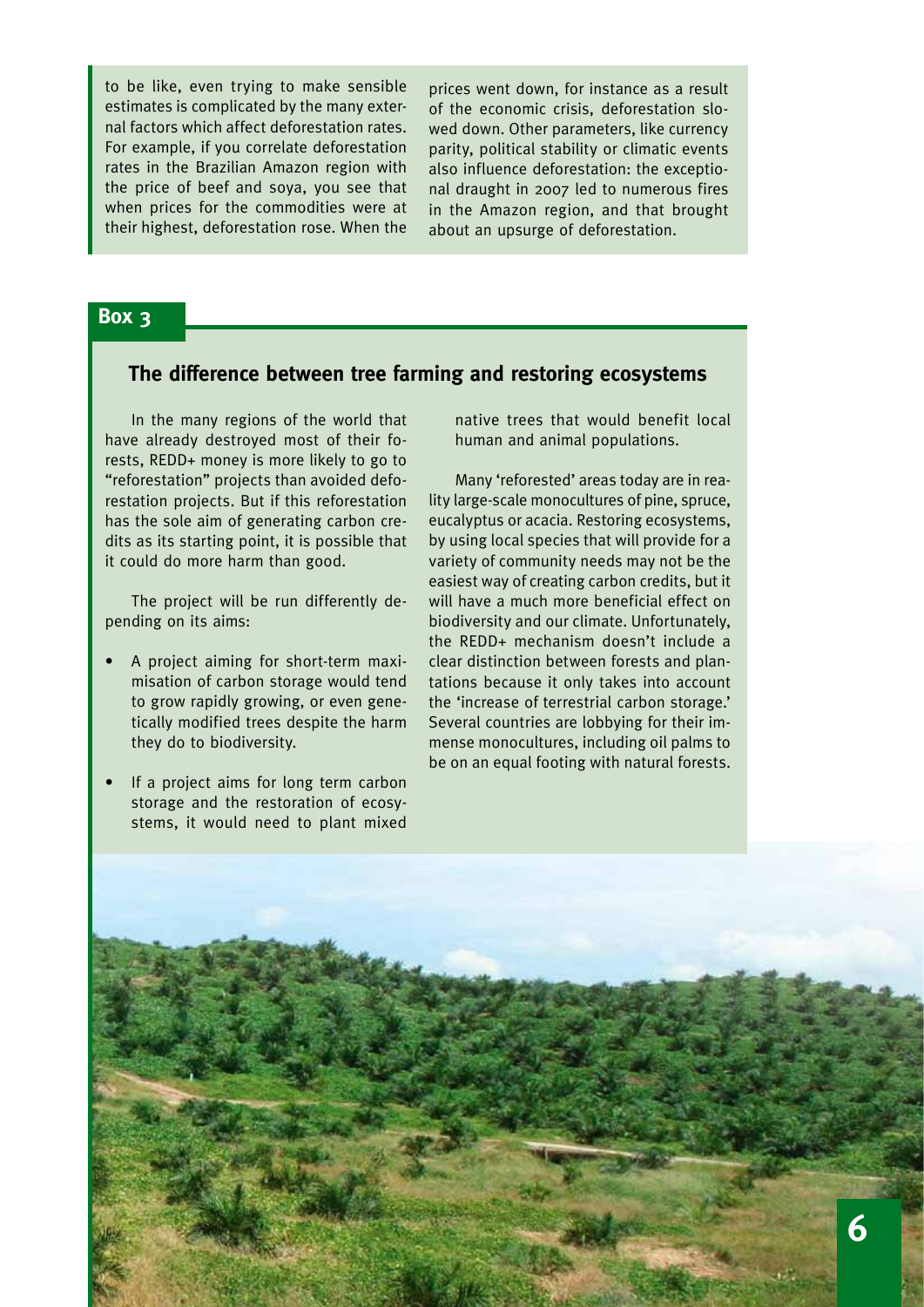### **The trap of sustainable forest management (or how to pocket carbon credits by exploiting primary forests)**

In the Congo Basin, most of the forest surface is exploited in the form of industrial concessions of tens of thousands of hectares. In theory, these concessions should be managed according to sustainable principles, and any company running a concession must develop a management plan and have it approved by the administration before starting the exploitation. In reality, the weakness of the (national or local government) administration and corruption often give companies carte blanche to act in whichever way they see fit. Many development plans are dubious and the outcome is that foresters mine the forests in an unsustainable manner, extracting precious woods in order to meet the demands of the international market.

Even certifying organisation such as the Forest Stewardship Council (FSC) accept practices such as selective felling. They say that the market will evolve and companies will exploit the unused species at a later stage. In reality, most companies sell their concessions after the exploitation and just move on to other primary forests. They leave behind them the roads opened up to extract the valuable timber and these enable others to access formerly remote areas more easily and illegally exploit the forest. Once a concession has opened up the forest, conversion of forest for agriculture normally explodes.

Despite its initial aims, "sustainable forest management" in most cases is simply business as usual. 'Sustainable management' is now a major element of REDD+ despite little being done to ensure that forestry operations are actually sustainable. And having failed to ensure sustainable forest management is worth the paper it is written on, the FSC is now participating in side events during climate negotiations suggesting it can use its standards to complement those aiming to certify REDD+ carbon credits.

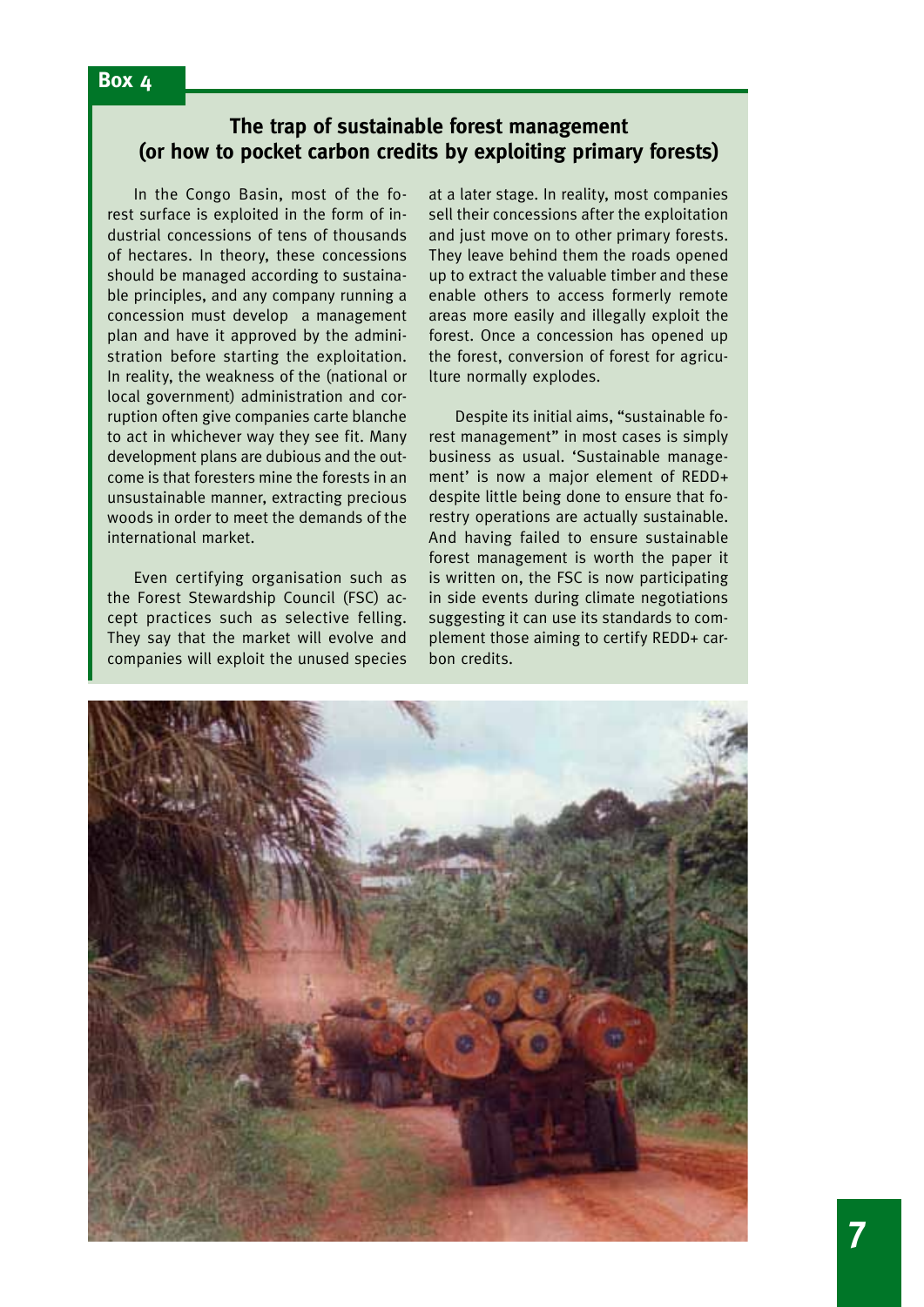# **4. Who pays the price for forest offsets?**

In most Southern countries, the heritage of colonisation has led to tensions around the use of land. Many states heralded independence by nationalising land without recognising the traditional rights of forest communities or indigenous populations.

Until recently, many of these countries were making progress towards decentralisation of the management of forests to give more power to the communities. Since the debate on climate and forests started, there is some evidence that this trend has been reversed.

Now, in order to be able to gain possible future climate funds, states are looking to gain control over the land and the forests once again.

### **Case study 1 The importance of recognising the rights of indigenous peoples to protect the forests**

In Brazil, recognition of the rights of indigenous peoples had begun to make some small steps forward. For example, communities can now obtain the demarcation of their land and they have the right to define its use. In 1997, the Kayapo gained the rights over a forest area of several thousands of hectares around the river Xingu, in the State of Para. Whilst pressure from cattle farmers and soybean growers, meant that forests shrank in most of the state, deforestation did not occur in the territories of the Kayapo. To protect their forests, the Kayapo people have asked for no financial compensation whatsoever, only the recognition of their rights.

### **Case study 2 Deported from their land in order to grow carbon trees**

Uganda has become the African "Eldorado" for companies specialised in carbon offsetting. This may be good for some businesses, but it has been at the expense of the local communities. "Carbon-storing" forestation projects have multiplied over the years as they are encouraged by the government.

Often the projects involve largescale planting of rapidly growing, monoculture trees, such as eucalyptus. In a country characterised by demographical pressure, arable land is vital to nourish the population. However, breeders and farmers have been displaced, sometimes by military means, and their houses have been destroyed, in order to allow European companies to continue to pollute at the other end of the planet.



 **"Is there a law in Europe that says that when you build a factory, you can deport people to the other side of the world?" Tutiko Kimaleni, head of the Bagisu** 

**(extract from the French documentary "Acheter vert, l'envers du décor", France 5, 2010) 8**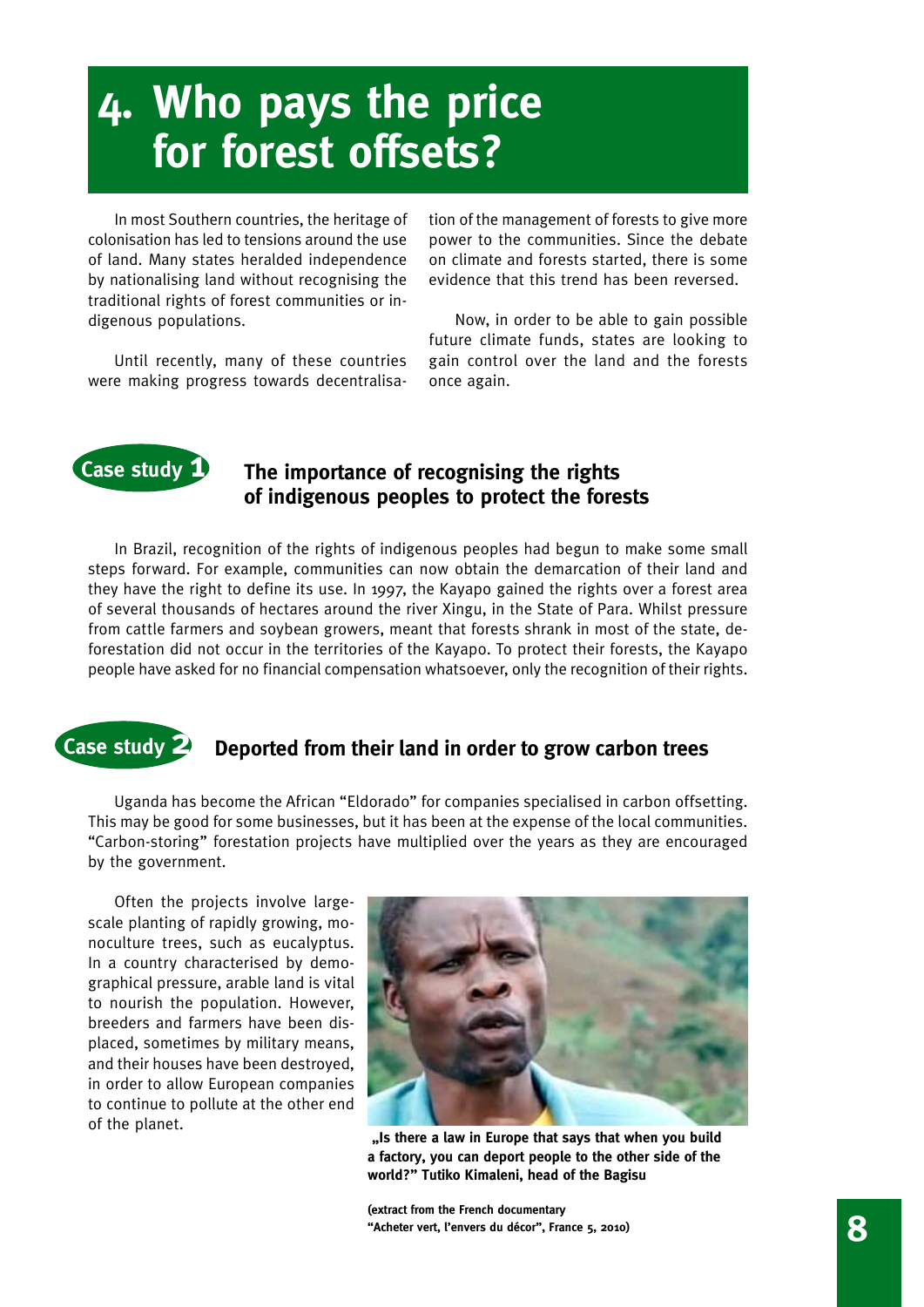

The forests that plunge into the Guaraquecaba bay are a remnant of a far larger range that once covered a large part of the Atlantic coast of Brazil, the Mata Atlantica. These forests, the ancestral lands of the Guarani Indians, have witnessed the arrival of many small farmers looking for arable land. Communities have mainly practised extremely low carbon subsistence agriculture here, but this low impact way of living has been put under pressure with the arrival of the 'green police' several years ago, when a regional protected area was set up.

Antonio, a Paranaguan farmer, was jailed for 11 days. The crime he committed? Felling a tree to repair his home. What he did not know was that the trees of his forest had been sold to a consortium of American companies, General Motors, Chevron and American Electric Power, whose carbon offset project borders the protected area. These companies are among the most polluting companies in the world.

The consortium bought degraded land which if left alone would naturally regenerate. It was an area of buffalo farming and the assumption behind the offset is that without intervention the farming would continue in that area. The intended restoration project has however led to difficulties for non-farming local communities whose carbon footprint is far lower than those who buy General Motors' Sports Utility Vehicles (SUVs). So the community suffer and General Motors' customers are given an excuse to continue to drive their SUVs with a clear conscience.

## **5. If not carbon offsets then what?**

It is to be recognised that there are no shortcuts. It is simply not possible to continue business as usual. Halting deforestation requires the change of our consumption pattern and the reduction of pressures driving forest destruction. Some unpopular decisions have to be made.

- $\blacksquare$  Work with fossil fuel industries to start transitioning jobs away from the fossil fuel economy into the green economy
- $\blacksquare$  Shift taxation so that carbon intensive activities are taxed as close to the source of the carbon emissions as possible.

Starting points would include:

- $\blacksquare$  Shift subsidies away from fossil fuels
- $\blacksquare$  Support existing positive initiatives and legislation such as feedin-tariff schemes
- $\blacksquare$  Shift electricity metering so tariffs increase rather than decrease with increasing usage
- $\blacksquare$  Public investment in structural change